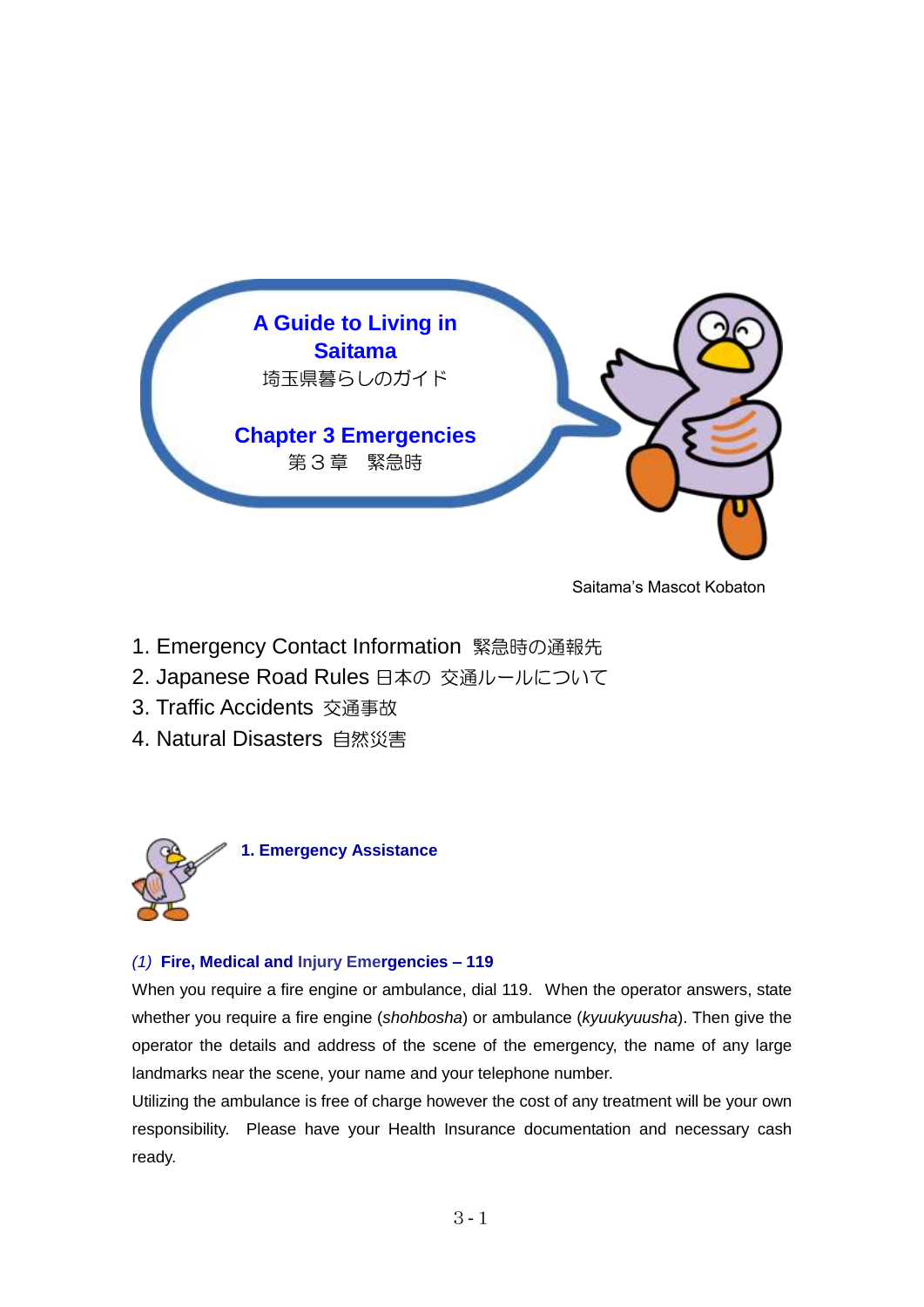# **Ambulances operate to transport people who are injured to hospital emergency rooms.**

Please evaluate whether your situation is actually an emergency, and consider using a taxi. If you are not sure which hospital you should be going to, there is the Saitama Emergency Medical Information Center (048-824-4199) that can direct you to a Medical Institution 24 hours a day (Excluding Dentists and Psychiatrists).

Also, Fire Departments are introducing a service whereby private patients can utilize certified Fire Department Headquarters for hospital admission and release and for outpatient visits.

## **- Example 119 Emergency Calls -**

| Fire:        | "Kaji desu" "oo ga moeteimasu"                                                                                                             |                                                                |  |  |  |
|--------------|--------------------------------------------------------------------------------------------------------------------------------------------|----------------------------------------------------------------|--|--|--|
|              | "There's a fire." "00 is burning"                                                                                                          |                                                                |  |  |  |
| Medical      |                                                                                                                                            | "Kyuukyuu-sha o onegai shimasu. Kotsu jiko de keganin ga imasu |  |  |  |
| Emergency:   | (hasamareteiru nado gutaitekini)"                                                                                                          |                                                                |  |  |  |
|              | "Please send an ambulance. (I've/someone has) been injured in a car<br>accident." (Details such as whether people are trapped inside etc.) |                                                                |  |  |  |
|              |                                                                                                                                            |                                                                |  |  |  |
|              | "Kyuukyuu-sha o onegai shimasu. Kyuubyo-nin ga demashita.                                                                                  |                                                                |  |  |  |
|              | (Ishiki ga nai nado gutaitekini)"                                                                                                          |                                                                |  |  |  |
|              | "Please send an ambulance. (I've/someone has) become suddenly ill"                                                                         |                                                                |  |  |  |
|              | (Details such as whether they have lost consciousness)                                                                                     |                                                                |  |  |  |
|              |                                                                                                                                            |                                                                |  |  |  |
| Where:       | <b>"Basho wa ○○ machi ○○ banchi</b>                                                                                                        | "The address is $\circ$ banchi $\circ$ machi."                 |  |  |  |
|              | desu."                                                                                                                                     |                                                                |  |  |  |
|              |                                                                                                                                            | "The telephone number is                                       |  |  |  |
|              | "Denwa bango wa, ooo-oooo                                                                                                                  | 000-0000."                                                     |  |  |  |
|              | desu."                                                                                                                                     |                                                                |  |  |  |
|              |                                                                                                                                            |                                                                |  |  |  |
| Caller's     | "Chikaku ni oo ga arimasu."                                                                                                                | "There's a (n) $\circ \circ$ nearby."                          |  |  |  |
| Information: |                                                                                                                                            |                                                                |  |  |  |
|              | "Watashi no namae wa, ○○                                                                                                                   | "My name is oo."                                               |  |  |  |
|              | desu."                                                                                                                                     |                                                                |  |  |  |
|              |                                                                                                                                            |                                                                |  |  |  |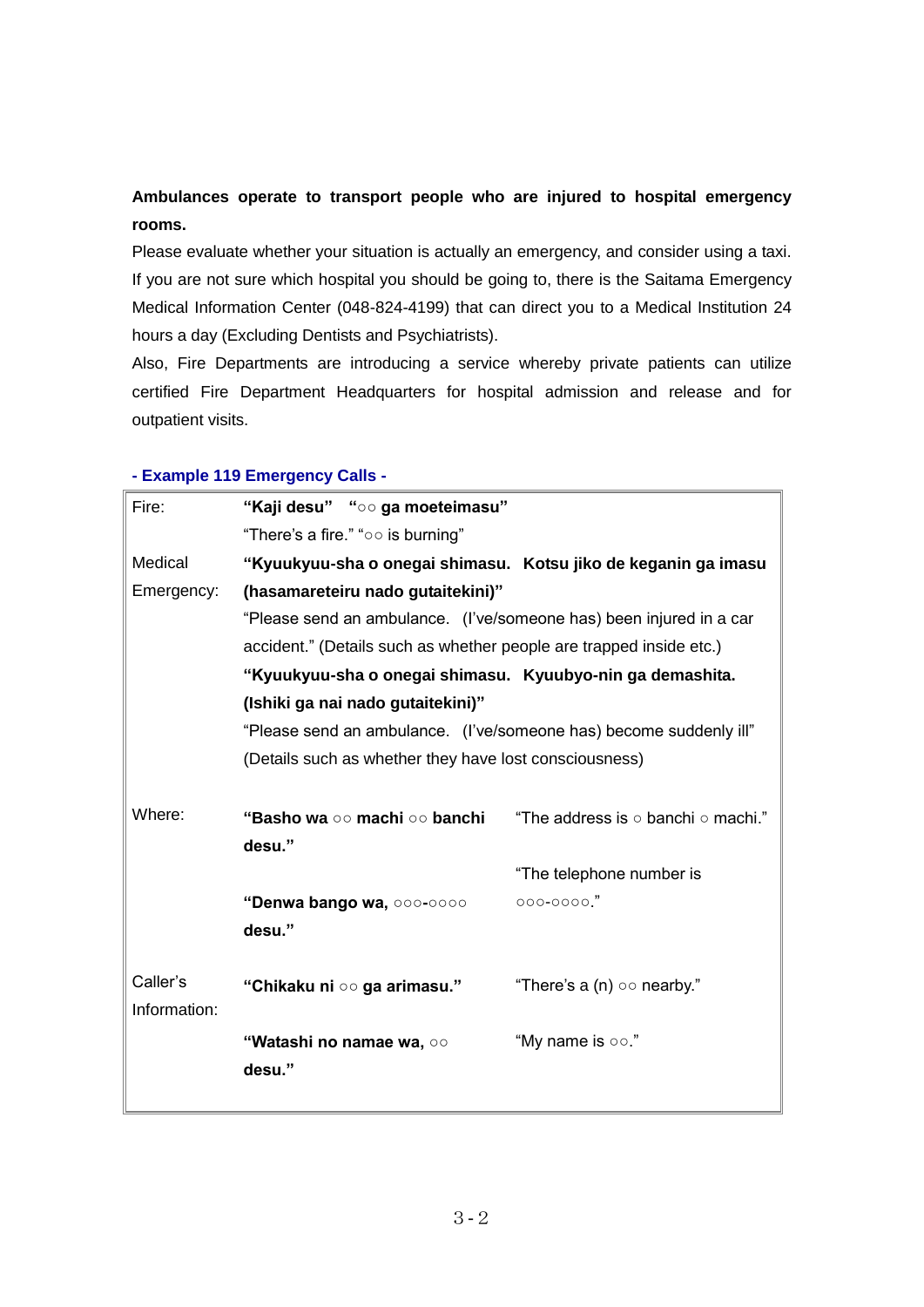## *(2)* **Police – 110**

If you are a victim of a crime or involved in a traffic accident, please phone the police on 110 immediately. When the police answer, tell them what has happened, whether anyone has been injured and whether the criminal is still present. Then, as calmly as possible, answer questions about when the incident occurred (how many minutes ago), where (the address and/or landmarks nearby), and your name and phone number, in that order.

#### **- Example 110 Emergency Calls -**

| Crime:       | "Dorobo (hittakuri) ni aimashita. Kega nin wa imasen."              |                                                 |  |  |
|--------------|---------------------------------------------------------------------|-------------------------------------------------|--|--|
|              | "I have encountered a robber (bag snatcher). There is no-one hurt." |                                                 |  |  |
|              |                                                                     |                                                 |  |  |
| When:        | "Ima kara san (3) pun kurai mae desu."                              |                                                 |  |  |
|              | "Three (3) minutes ago."                                            |                                                 |  |  |
|              |                                                                     |                                                 |  |  |
| Where:       | "○ machi ○ banchi desu. Chikaku.                                    | "The address is ○ banchi ○                      |  |  |
|              | ni ○○ yuubinkyoku ga arimasu."                                      | machi. $\circ \circ$ Post office is nearby."    |  |  |
|              |                                                                     |                                                 |  |  |
| Information  | "○○ baiku ni notta futarigumi de,                                   | "It was 2 of them. They got on a $\circ \circ$  |  |  |
| on the       | ○○ eki houkou ni nigete                                             | bike and fled in the direction of $\circ \circ$ |  |  |
| Criminal:    | ikimashita."                                                        | station."                                       |  |  |
|              |                                                                     |                                                 |  |  |
| Caller's     | "Watashi no namae wa, ○○ desu.                                      | "My name is $\circ \circ$ . My telephone        |  |  |
| Information: | Denwa bango wa ooo-oooo"                                            | number is oco-ocoo"                             |  |  |

#### *(3)* **Calling from a Public Telephone (emergency calls are free)**

- a) **Green Public Telephones:** pick up the receiver and push the red emergency button. Then dial 110 or 119.
- b) **Gray telephones** simply pick up the receiver and directly dial 110 or 119.

#### *(4)* **Email and Fax 110**

Email address [110ban@mail.police.pref.saitama.jp](mailto:110ban@mail.police.pref.saitama.jp) Fax number 0120 – 264 – 110

Crime prevention information is available on the Saitama Prefectural Police Website <http://www.police.pref.saitama.lg.jp/kenkei/> (Japanese, some pages have English translations)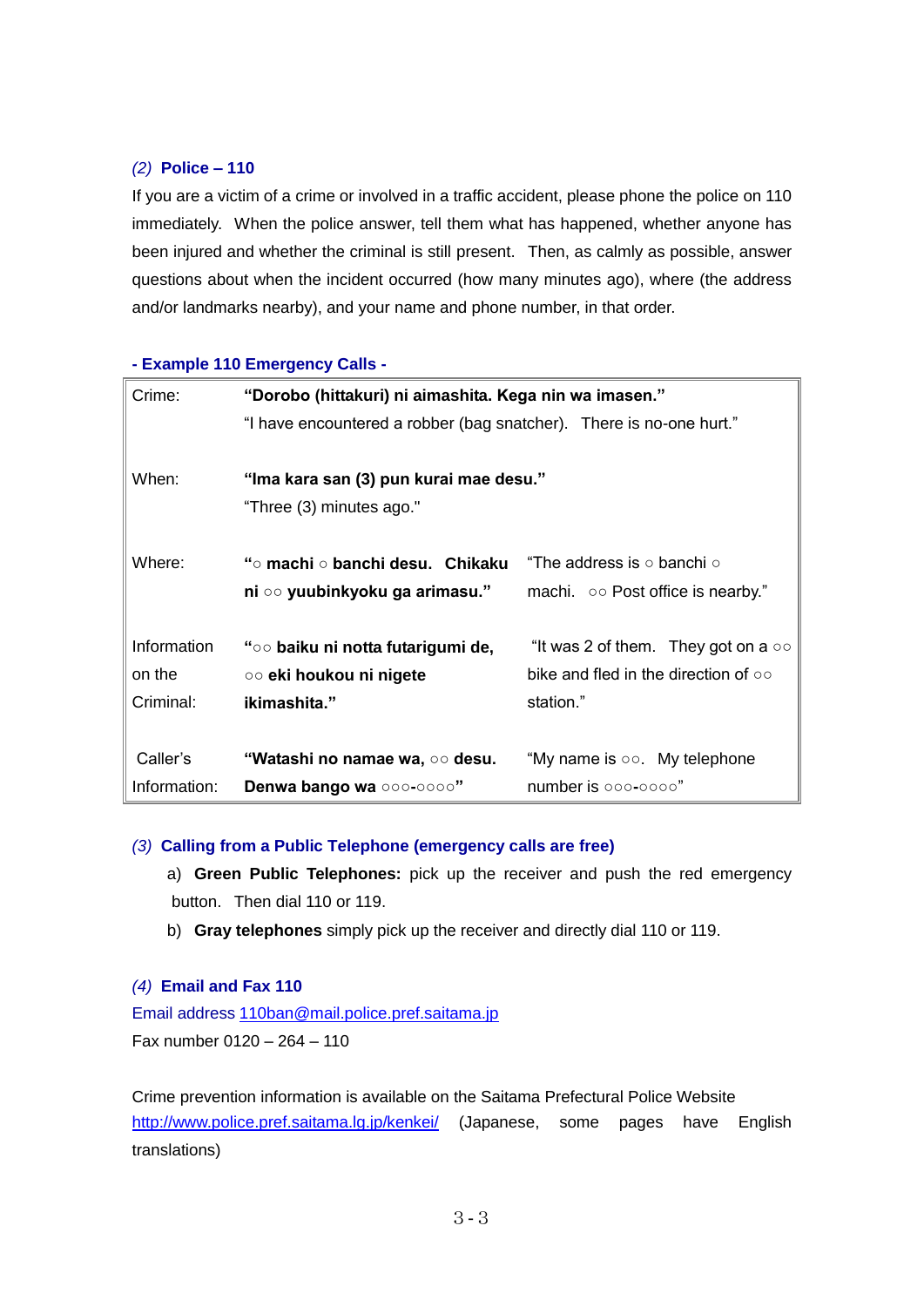

a) Basic Road Rules

- pedestrians keep to the right, automobiles and bicycles to the left.
- give right of way to pedestrians.
- obey road signs and traffic lights.

- when in a car, not only the driver and front-seat passenger, but also the passengers in the rear seat should use seatbelts.

- b) Basic Pedestrian Rules
- if there is no foot path, pedestrians should walk on the right hand side of the road
- cross the road at traffic lights or at pedestrian crossings
- wear reflectors or bright clothing at night
- c) Basic Bicycle Rules
- cyclists should ride on the left shoulder in one row
- bicycles are permitted in roads where bicycle signage is displayed
- bicycles are permitted on footpaths only when
	- 1. signage indicates bicycles are permitted
	- 2. the bicycle is ridden by a child under 13, or senior citizen over 70 years old
	- 3. when it is unavoidable due to traffic conditions

- do not ride your bicycle when intoxicated, do not carry a passenger or ride side-by-side.

- riding a bicycle one-handed, such as when holding an umbrella, using a cell phone, or holding something, is unstable so please don't do so.

- using headphones or the like means you cannot sufficiently hear sounds around you so you are not fully aware of the traffic conditions around you.

- always stop at railroad crossings or intersections, look left and right to check to see if it is safe to cross.

- always use a light when riding at night

- parents and guardians must ensure any child under 13 years old is wearing a helmet when riding a bicycle.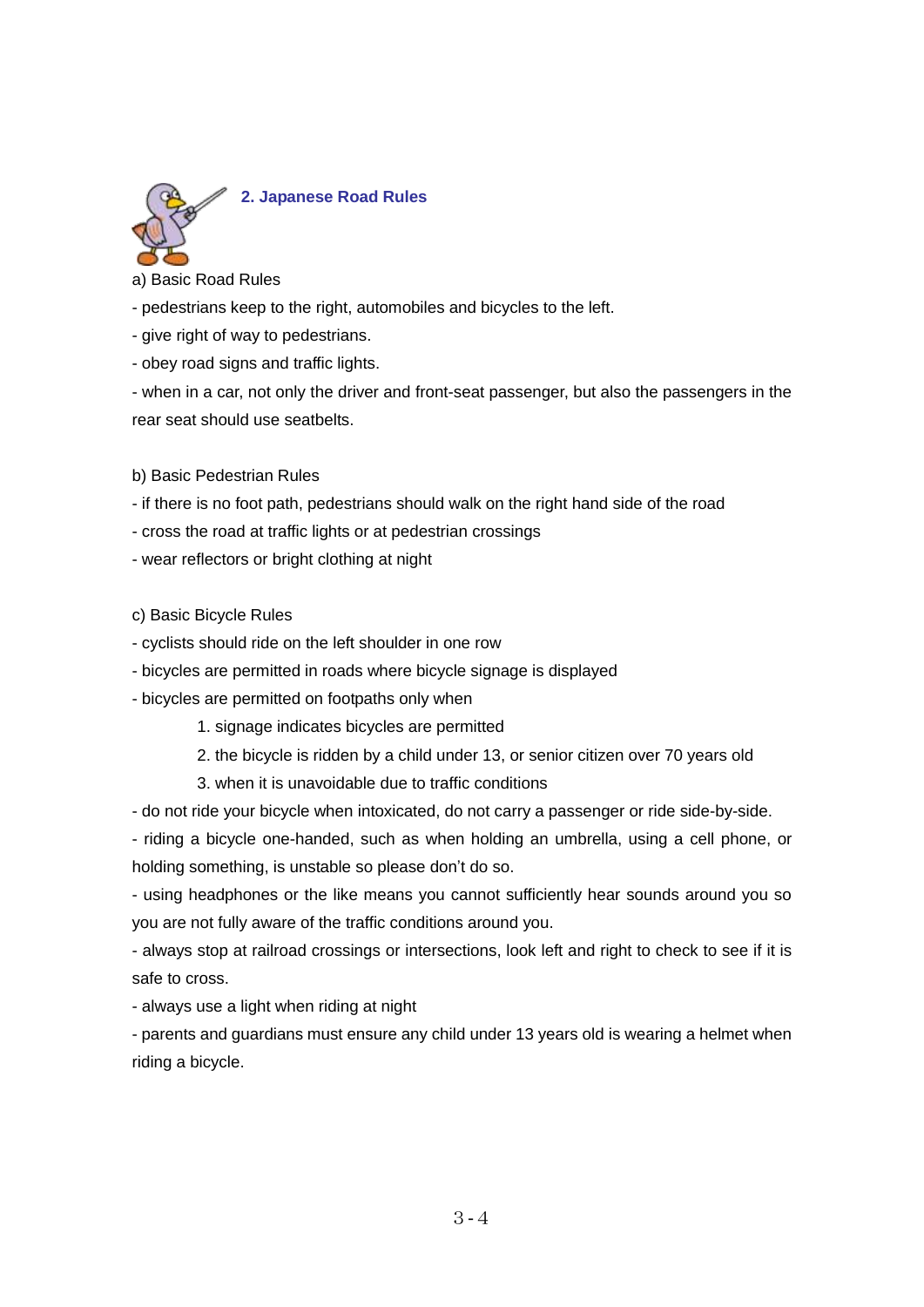

## *(1)* **In the Case of a Traffic Accident**

- a) If there is somebody injured, administer first-aid to the injured if possible and call 119 for an ambulance. Continue administering first-aid until the ambulance arrives.
- b) Dial 110 to notify the police;
- c) Ask all the people involved in the accident for their name, address, telephone number, driver's license number, plate number, insurance company, the kind of insurance they have, etc.;
- d) If there were any witnesses, ask for their contact details;
- e) Inform you insurance company that you have been involved in an accident.

## *(2)* **Traffic Accident Consultation Services**

The Saitama Traffic Accident related Civil Consulting Center offers consultation services in Japanese about, the following topics: settling out of court, how to file an insurance claim, calculation of indemnity. This service is offered  $9:00 - 16:00$  (closed from  $12:00 - 13:00$ , reception is until 15:30) Monday through Friday. For further information, contact the Regional Development Center operated by the Saitama Traffic Accident Consulting Center.



## **<Traffic Accident Consultation Center>**

| <b>Office</b>                | <b>Telephone</b>      | <b>Address</b>                         | <b>Hours</b>     |
|------------------------------|-----------------------|----------------------------------------|------------------|
| Traffic<br>Saitama           | Accident 048-822-6558 | Prefectural Office Bldg 2 9:00-16:00   |                  |
| <b>Consulting Center</b>     | 048-830-2963          | Takasago,<br>3-15-1                    | $(closed12:00-$  |
|                              |                       | Urawa-ku, Saitama shi                  | 13:00. Reception |
| Kawagoe Hiki Region Center   | 049-244-1424          | Shinjuku-machi, closes 15:30<br>∥1-1-1 |                  |
|                              |                       | Kawagoe-shi                            | ∥Mon – Fri       |
| <b>Eastern Region Center</b> | 048-737-0630          | 1-76 Onuma, Kasukabe (Closed           | national         |
| Northern Region Center       | 048-521-7300          | Suehiro,<br>3-9-1                      | ∄holidays)       |
|                              |                       | Kumagaya-shi                           |                  |

Consulting offices website

<http://www.pref.saitama.lg.jp/site/soudankyuhu/koutuujikosoudan.html>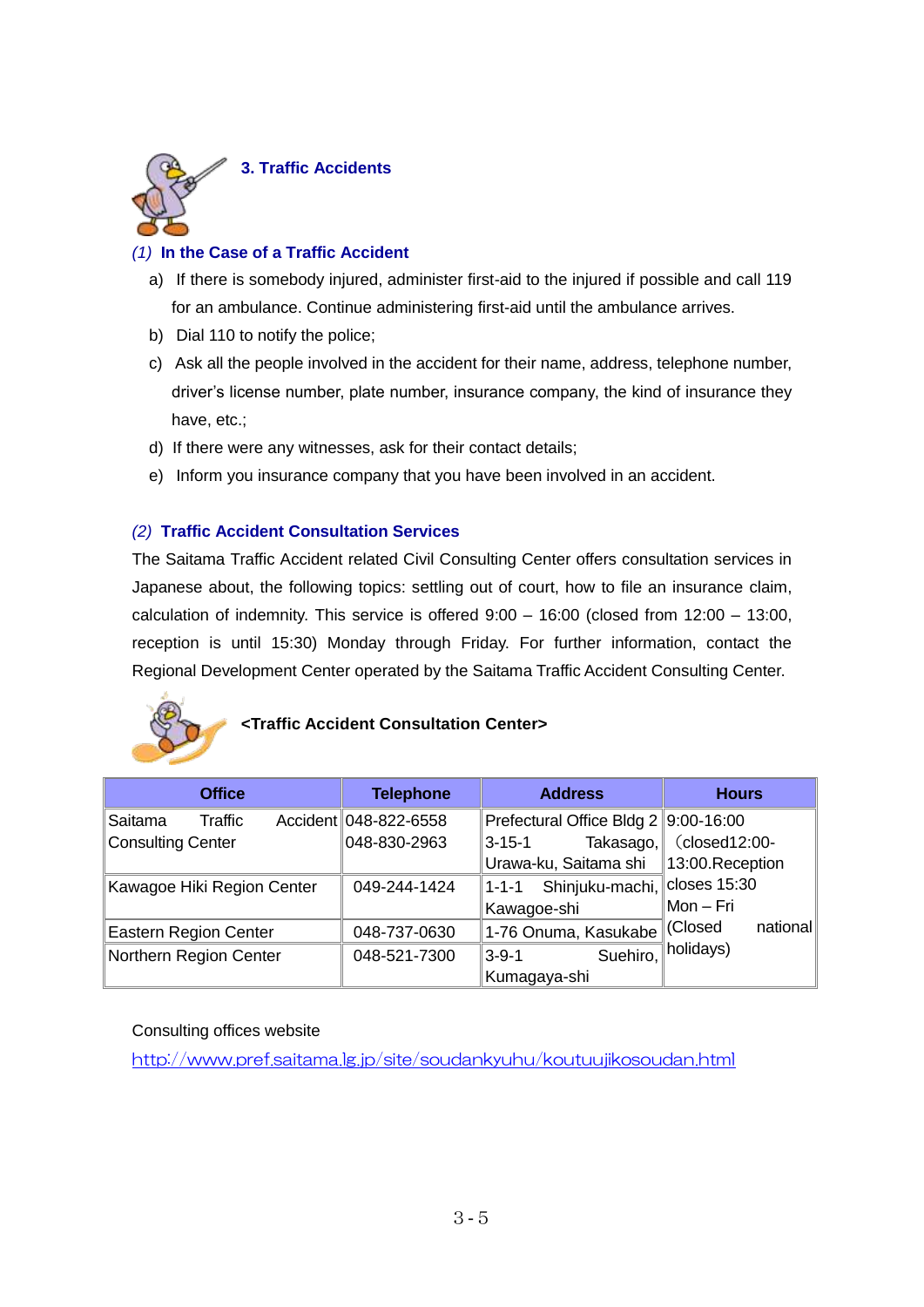

## *(1)* **Earthquakes**

Earthquakes occur frequently in Japan. If a large earthquake should occur, gas and water services may stop and you may find it impossible to purchase food and other daily items. Consequently, it is important to take precautions and develop disaster prevention measures as a family in advance.

#### **Disaster Prevention for Large Earthquakes:**

#### **- 10 Dos and Don'ts -**

- 1. Make sure all furniture is securely fastened to prevent it from falling over; decide beforehand how family members will contact each other, where you will gather, where and how you will take shelter, and what items you need to have ready in case of an emergency.
- 2. Secure your safety: hide under a sturdy table and protect your head with a cushion.
- 3. Immediately extinguish all flames and close all gas taps. (Wait until all aftershocks have subsided before turning on the gas.)
- 4. Open the door and secure an exit.
- 5. Do not run outside in a panic.
- 6. If a fire breaks out, extinguish it. (Call out to the neighbors for help to extinguish fires.)
- 7. Do not go near gates or stone/brick walls.
- 8. Be careful of broken glass indoors.
- 9. Cooperate and administer first aid to those in need of it.
- 10. Gather accurate information on the situation.

(Ref) Items needed in times of emergency: first aid kit, drinking water, food, flashlight, candles, matches, blanket, knife, can opener, soap, towel, gloves, rope, under garments, and tissue paper.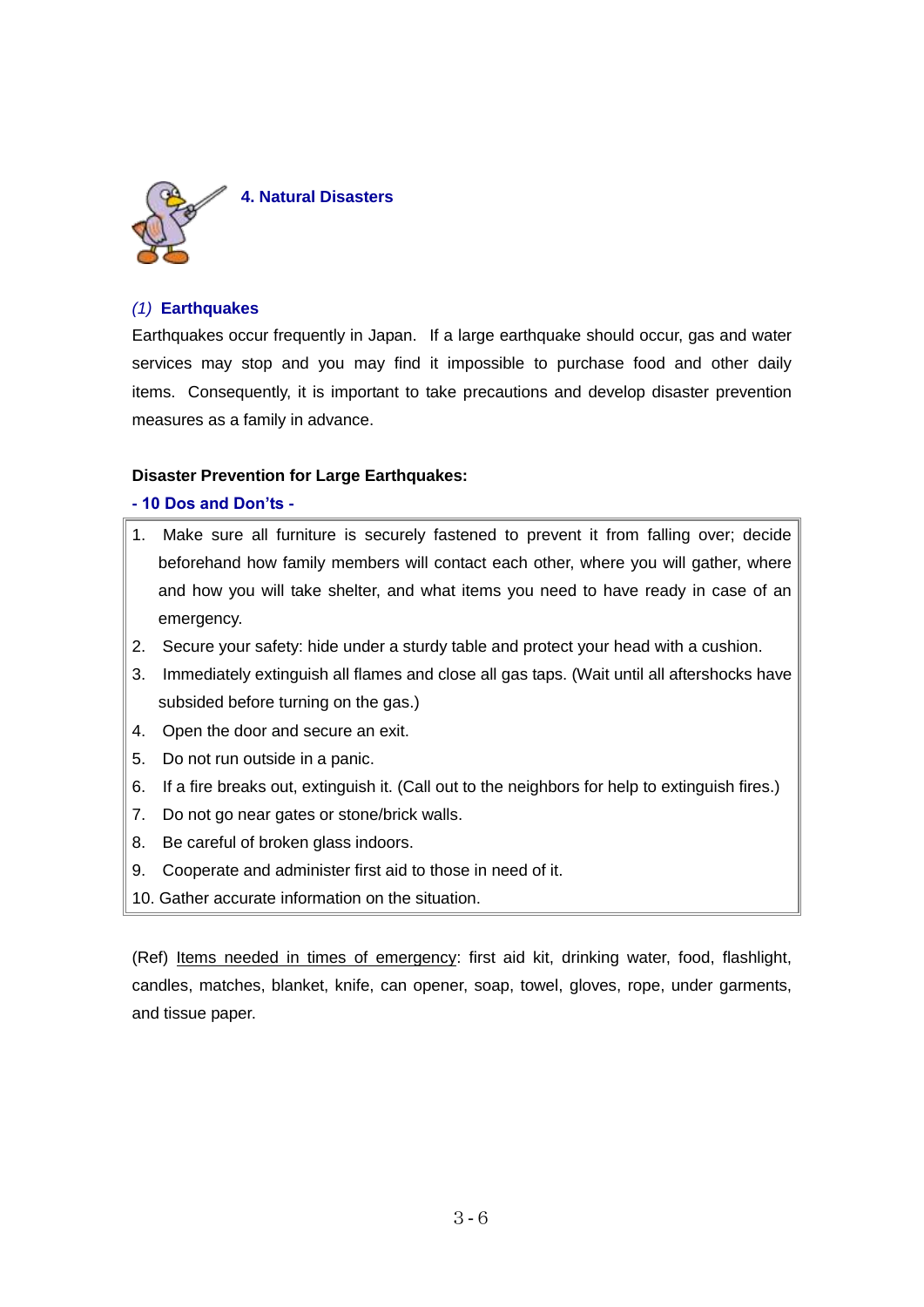#### *(2)* **Typhoons**

Typhoons are tropical low-pressure systems accompanied by heavy rain and strong wind. They most often strike Japan during summer and autumn. Be sure to check your house and repair or reinforce any weak or damaged areas. Typhoons often result in power failures, so it is important to keep flashlights, candles and a portable radio with spare batteries handy.

#### *(3)* **Emergency Evacuation Areas**

In emergency situations when people have to flee their homes for safety they go to emergency evacuation centers such as schools or other large buildings designated by the local office. To find out the nearest evacuation center to you, ask the disaster prevention office personnel at your local office. Also, some municipalities distribute maps indicating the evacuation centers in the locality.

#### *(4)* **Natural Disaster Information Broadcasts in Foreign Languages**

The following stations broadcast disaster information in English and other foreign languages:

Radio: Inter FM (76.5 MHz) and NHK (693 kHz) TV: NHK 1, BS 1 and 2 (bilingual broadcasts)

#### *(5)* **NTT's Disaster Message Number 171**

When a disaster occurs, the telephone lines in the disaster area become overloaded with calls. In such cases, the "Disaster Message Number" is provided as a service so that you can easily verify the safety of family members. No dialing code is necessary; simply dial 171 and you can easily record and/or replay your message. For further information, visit the NTT web site below.

[http://www.ntt-east.co.jp/saigai/voice171/index.html](http://www.ntt-east.co.jp/voiceml) (Japanese)

[http://www.ntt-east.co.jp/saigai\\_e/voice171/index.html](http://www.ntt-east.co.jp/saigai_e/voice171/index.html) (English)

Cell phones also have a Japanese and English message board services that can be accessed from the following URLs:

**iMode:** <http://dengon.docomo.ne.jp/top.cgi> (Japanese) <http://dengon.docomo.ne.jp/Etop.cgi> (English)

**EzWeb:** <http://dengon.ezweb.ne.jp/> (Japanese) <http://dengon.ezweb.ne.jp/E/service.do> (English)